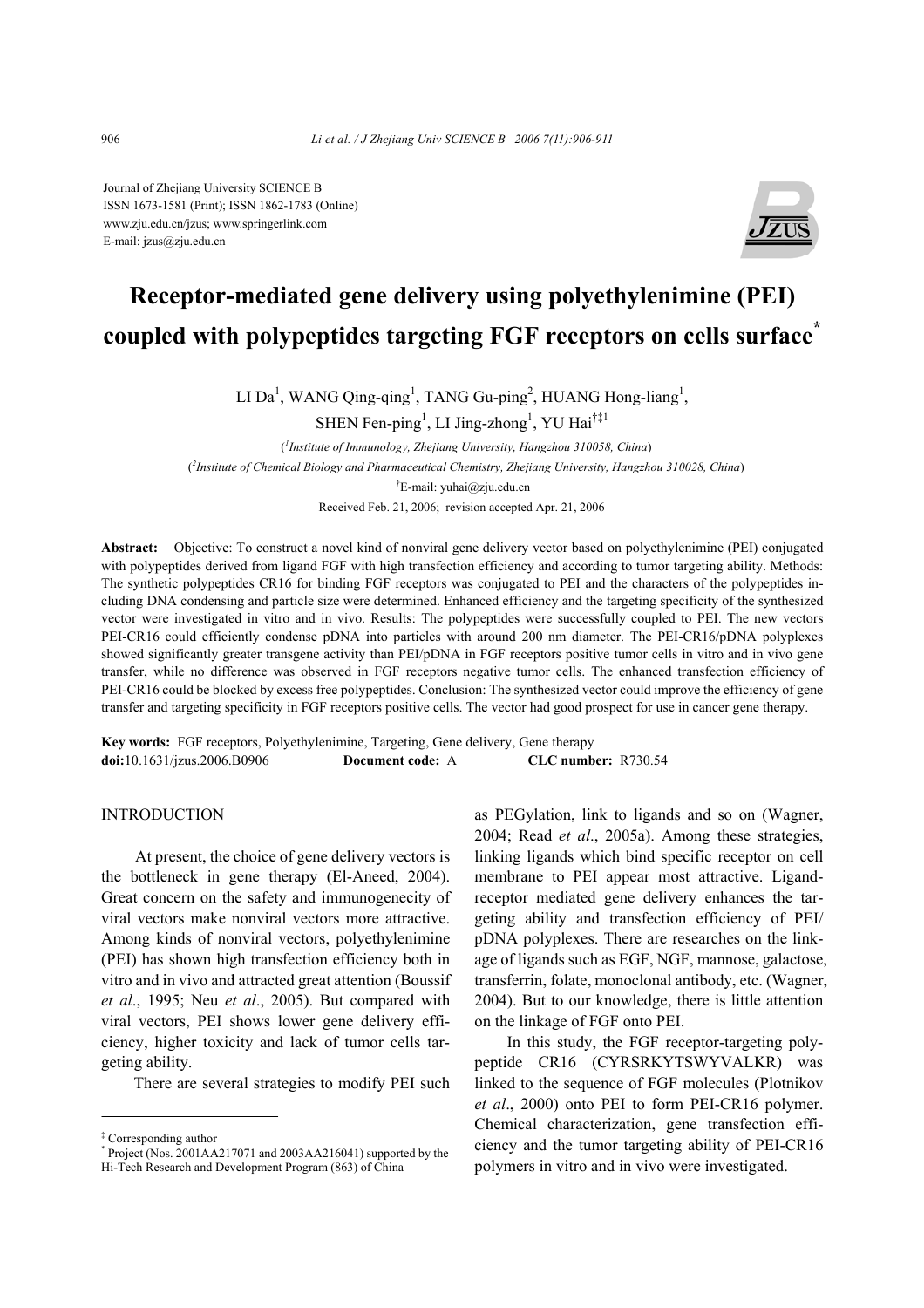# MATERIALS AND METHODS

# **Materials**

Polyethylenimine (PEI, 25 kDa), SPDP ((N-Succinimidyl-3-(2-pyridyldithio))pro-pionate), DMF and DMSO were obtained from Sigma-Aldrich (St. Louis, MO, USA). The polypeptides CR16 (CYRSRKYTSWYVALKR, *MW*=2080) were synthesized by GL Biochem (Shanghai) Ltd. Plasmid pCAG-Luc encoding luciferase was bought from Promega. HepG2 (FGF receptors positive), a human hepatocellular carcinoma cell line and PC-3 (FGF receptors negative), a human prostate adenocarcinoma cell line, were obtained from American Type Culture Collection ATCC (Rockville, MD). Female BALB/C athymic nude mice (4~6 weeks old) were purchased from Shanghai Slac Laboratory Animal Co. Ltd. (Shanghai, China).

## **Synthesis of PEI-CR16**

PEI (4.5 mg/ml, 5.6 ml) was reacted with SPDP (1.25 mg) in a mixture of NS and DMSO at room temperature for 1 h under the protection of nitrogen in the dark. When the reaction was finished, CR16 (1.56 mg) was mixed with the product of the first reaction at room temperature for 4 h under the protection of nitrogen gas. The product was dialyzed with the dialysis membrane (MW cutoff 10000) for 24 h and lyophilized for 48 h. The product was preserved at −20 °C.

# <sup>1</sup>H nuclear magnetic resonance (<sup>1</sup>H NMR) assay

Five milligrams of the product was subjected to 8 scans <sup>1</sup>H NMR analysis with Bruker 400 MHz NMR spectrometer at room temperature.

# **Fourier transformed infrared spectroscopy (FT-IR) assay**

FT-IR spectra were examined on an FT-IR spectrometer (Spectrum 2000, PERKIN ELMER).

#### **Cell viability assay**

HepG2 and PC-3 cells were grown in DMEM supplemented with 10% FCS at 37  $\degree$ C, 5% CO<sub>2</sub> in 96-well plates (Falcon, Becton Dickison, USA) at an initial density of 5000 cells/well; 24 h later, the growth medium was replaced by 200 µl serum-free DMEM containing PEI or PEI-CR16 with different concentrations (0, 1, 2, 4, 5, 10, 20, 50 and 100 µg/ml). After 36 h incubation, the cells viability was measured by MTT assay. The relative cell growth  $(\%)$  of control cells cultured in media without PEI or PEI-CR16 was calculated by  $([A] \text{ test}/[A] \text{ control}) \times 100$ .

## **Agarose gel electrophoresis assay**

Varying amounts of polymers were mixed with 0.2 µg of pDNA in 5% glucose solution. Gel electrophoresis was carried out at room temperature in TAE buffer in 1% (w/w) agarose gel at 100 V for 30 min. pDNA bands were visualized by a UV illuminator.

# **Particle size test**

Polyplexes of PEI/pDNA and PEI-CR16/pDNA were prepared at DNA concentration of 0.333 µg/ml, N/P ratio was 5, 10, 20 and 30, respectively for samples. Sizes were measured with 90 Plus Particle Size Analyzer (Brookhaven Instruments Corporation, USA) at 25 °C temperature. Scattering light was detected at 90° angle.

## **In vitro gene transfer**

HepG2 cells were cultured in 48-well plates (Falcon, Becton Dickison, USA) at a density of  $2.5 \times 10^4$ /well with 0.8 ml DMEM containing 10% FCS. Twenty-four hours later, the culture medium was replaced with 0.8 ml serum-free DMEM and the polyplexes of PEI/pCAG-Luc or PEI-CR16/pCAG-Luc with different N/P ratios (5, 10, 20 and 30) and containing 1 µg pCAG-Luc was added to each well. The polyplexes were incubated with the cells for 36 h at 37 °C. After removing the incubation medium, cells of each well were rinsed with PBS and frozen thawing in 200 µl PBS at −80 °C. The luciferase activity in cells extracts was measured using a luciferase assay kit (Promega). Measurements were made in a single-well luminometer (Berthold Lumat LB 9507, Germany) for 10 s. The relative light units (RLUs) were normalized by determining the total protein of the extracts. PC-3 cells which express no FGF receptors on the cell membrane were used as negative control. Different concentrations of CR16  $(0, 10, 50,$  and  $100 \text{ nmol/L})$  were employed to investigate the free oligopeptide competitive inhibition effect by 3 h co-incubation before the procedure of gene transfer.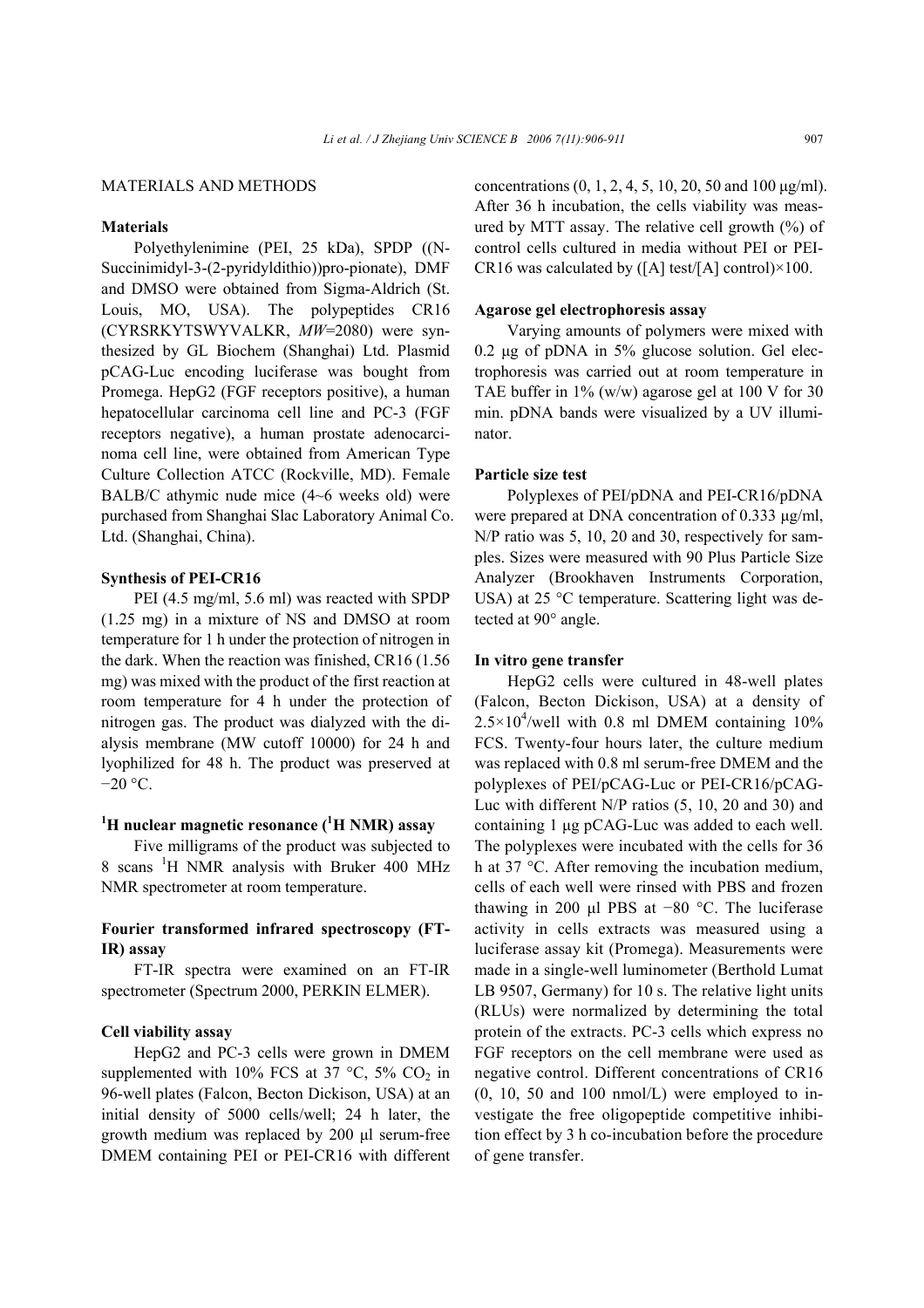#### **In vivo gene transfer**

Female BALB/C athymic nude mice (4~6 weeks of age) were used to in vivo gene transfer. Two million HepG<sub>2</sub> or PC-3 cells (in 100 µl saline) were locally injected into the dorsal site of the mice. When the size of tumor reached to 8 mm, the polyplexes of PEI/pDNA or PEI-CR16/pDNA containing 50 µg pCAG-Luc with N/P ratio of 20 (in a volume of 100~150 µl) were injected into the tumors. After 36 h, the mice were sacrificed and the tumors tissue samples were taken out and homogenized with 1 ml PBS and then subjected to three freeze-thaw cycles. The RLUs of the luciferase in the lysate were determined as the methods in in vitro experiments.

#### **Statistical analysis**

Unless noted otherwise, results from in vitro experiments represented at least two independent experiments whereas in vivo experiments utilized six animals per group. All results are expressed as means±*SD*. A mean with *P*<0.05 was considered statistically significant. The analysis method was one way ANOVA (SPSS, Version 12.0).

#### RESULTS

# **Synthesis and characterization of PEI-CR16**

The polymer of PEI-CR16 was synthesized by linking CR16 to the primary amino groups of branch PEI (25 kDa). The molar ratio of PEI to CR16 was 1:0.75. The peaks in the  $\delta$  range of 3.2~3.5 were assigned to CR16 and the peaks in the  $\delta$  range of 2.5~3.2 were assigned to PEI in  ${}^{1}$ H-NMR assay. All of these demonstrated that CR16 was linked to PEI (Fig.1).

The PEI-CR16 was then determined by FT-IR. The absorbance peak of C=O at 1730  $cm^{-1}$  showed that CR16 had conjugated to PEI (Fig.2).

# **Toxicity of PEI-CR16**

The cytotoxicity of PEI-CR16 was investigated in HepG2 and PC-3 cells by MTT assay. Fig.3 shows that the cytotoxicity of PEI-CR16 was similar to that of PEI. When the concentration increased up to 10 µg/ml or more, the viability of cells was less than 50% (Fig.3).



**Fig.1 <sup>1</sup> H NMR analysis of PEI and PEI-CR16**



**Fig.2 FT-IR analysis of PEI and PEI-CR16**

# **Gel retardation and particle size assay of PEI-CR16**

The plasmid DNA condensing ability of PEI-CR16 was detected by gel retardation assay. DNA was fully retarded at N/P ratio of 3 for PEI, and for PEI-CR16, it was at N/P ratio of 4 (Fig.4).

The particle size is shown in Fig.5. At N/P ratio of 10, the particle size was about 200 nm. At the same N/P ratio, the particle size of the polyplexes formed by PEI/pDNA was less than that of PEI-CR16 (*P*<0.05, *n*=10).

#### **PEI-CR16 mediated gene transfer in vitro**

Fig.6 shows the transgene efficiency of PEI and PEI-CR16 in HepG2 cells. It was twice that of PEI at N/P ratio of 10, and when the N/P ratio was 20, the efficiency was at least 6 times, but in PC-3 cells, it was lower than PEI.

The results of free CR16 competitive inhibition (Fig.7) indicated that free CR16 showed the inhibition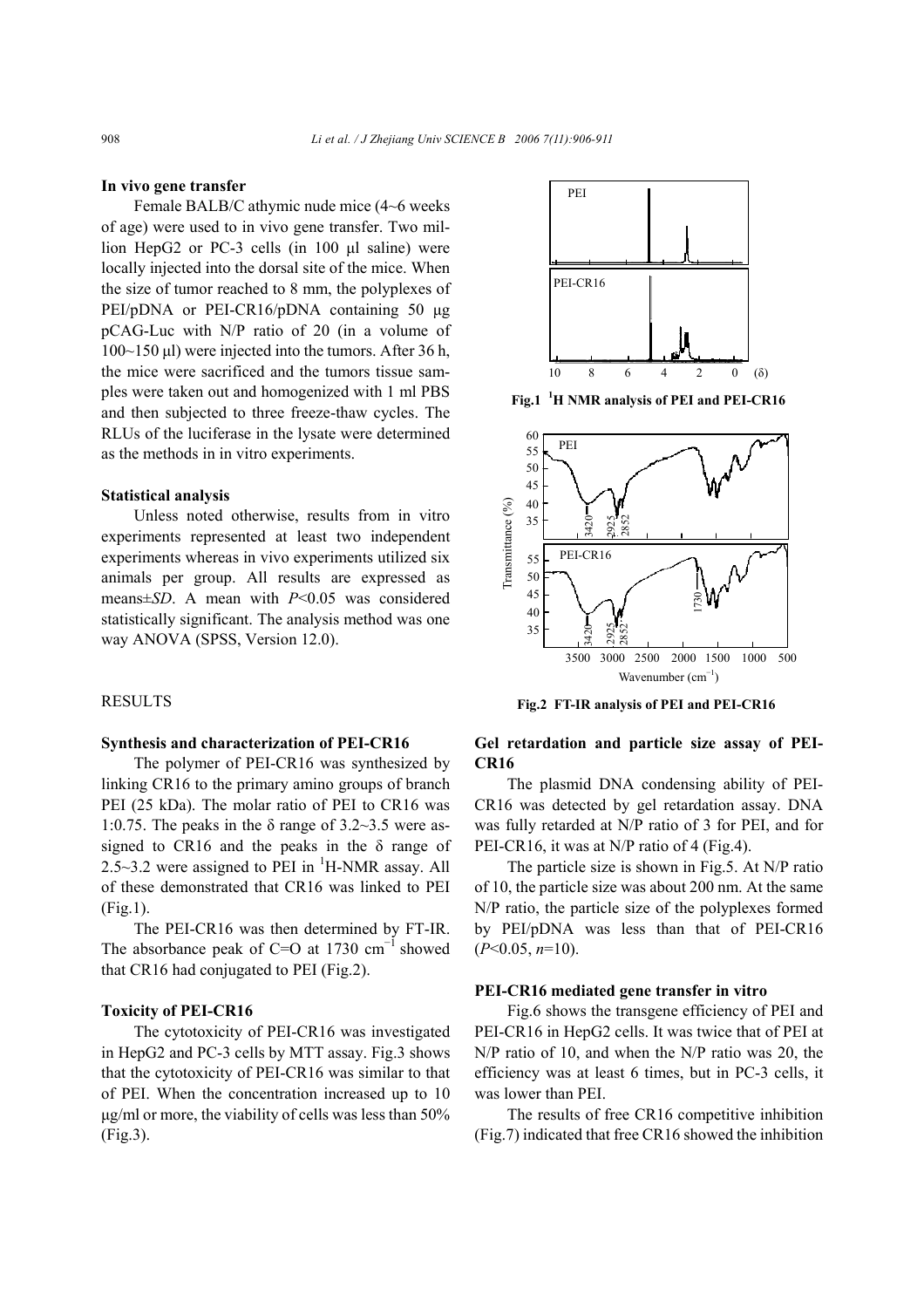

**Fig.3 Toxicity of PEI and PEI-CR16 in (a) HepG2 cells and (b) PC-3 cells** 



**Fig.4 Gel retardation assay of PEI and PEI-CR16**



**Fig.5 Particle size of the polyplexes complexed with pDNA by PEI and PEI-CR16**



**Fig.6 Transfection efficiency of PEI and PEI-CR16 in (a) HepG2 cells and (b) PC-3 cells**

effect on the transgene activity of PEI-CR16 dependent on the concentration of free peptides, while no inhibition effect was observed on the transgene activity of uncoupled PEI.

# **PEI-CR16 mediated gene transfer in vivo**

In the HepG2 tumor model, which highly expressed FGF receptors, the luciferase activity in the tumor tissues after intratumoral injection of the PEI-CR16/pCAG-luc complexes was significantly higher than that in PEI/pCAG-luc (*P*=0.003, *n*=6). On the contrary, in PC-3 tumor model which expressed FGF receptors weakly, no significant difference of luciferase activity was observed between the PEI-CR16 group and the PEI control group (Fig.8).

# DISCUSSION

Since Boussif *et al*.(1995) developed PEI as the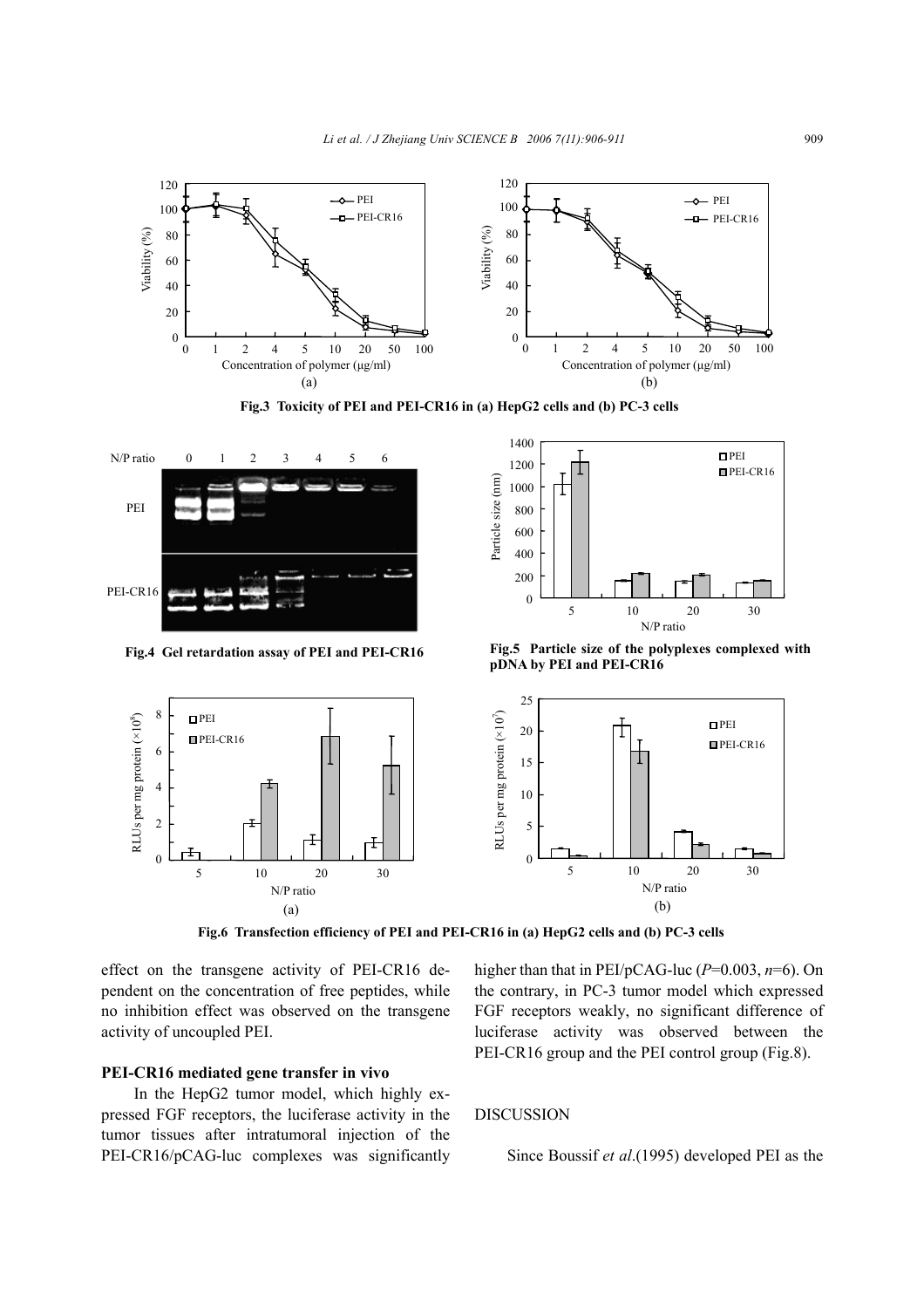

**Fig.7 Transfection inhibition effect of free oligopeptide CR16 in HepG2 cells**



**Fig.8 Transfection efficiency of PEI and PEI-CR16 in vivo with tumor model with HepG2 cells or PC-3 cells**

hope for non-viral vector in gene delivery, PEI has become the golden criteria in the field of non-viral gene transfer vectors (Read *et al*., 2005b). To make PEI more suitable for gene therapy, modifying PEI with ligands is one of the useful strategies, targeting specially to the receptors on cell membrane to improve the targeting ability of PEI. It is the most prospective future in gene therapy (Jeong *et al*., 2005).

FGF receptors are highly expressed on most tumor cells and up-regulated in endothelial cells proliferating during angiogenesis and are attractive targets for cancer gene therapy (Chandler *et al*., 1999). Though some papers reported FGF receptors targeting viral vectors with results coinciding with the retargeting of the vectors and the improvement of gene expression (Chandler *et al*., 2000), there is little research on the modification of PEI with FGF. In this study, the oligopeptides were designed from the same sequence of the FGF molecule's core fragment in order to diminish the steric hindrance of the whole FGF molecule.

PEI has abundant amine groups, so in the syn-

thesis system, the reaction was nearly complete between PEI and CR16. The molar ratio of CR16 to PEI in PEI-CR16 complexes could be obtained by referring to the theoretically calculated results (0.75:1).

The particle size of the polyplexes for gene delivery was about 200 nm and was affected by the type of polymer, size, modification of the carrier, and the protocol of complex formation. Considering the balance of factors the suitable diameter of polyplexes with more than 100 nm and less than 300 nm is suitable for the transfection (Munier *et al*., 2005). Our results indicated the diameter of polyplexes prepared with PEI-CR16 and pDNA was suitable for transfection.

HepG2 cells and PC-3 cells were used to verify the gene transfer ability of PEI-CR16 and explore the role of the oligopeptide CR16. In our preliminary experiments, cell immunocytochemistry was used to screen the FGF receptors expression conditions in different cells including HepG2, PC-3 cells. The results showed that the positive expression of FGF receptors in HepG2 cells and the negative expression of FGF receptors in PC-3 cells, accorded with the results of Chandler *et al*.(1999) (data not showed). In vitro gene delivery experiments, we found that the most suitable N/P ratio was 10 for PEI and 20 for PEI-CR16. But even at N/P ratio of 10, the transfection efficiency of PEI-CR16 was higher than that of PEI. The difference between PEI-CR16 and PEI might have resulted from the relatively looser pDNA condensing ability and larger particle size. The relatively lower efficiency of PEI-CR16 on PC-3 cells was due to the fact that the linkage of CR16 had no receptor-mediated effect on PC-3 cells. But the effect of linkage on the steric hindrance of the peptide might decrease the efficiency. And, the free peptides CR16 added to the cell culture before the transfection showed efficient inhibition effect on the transgene ability of PEI-CR16, indicating that the combination of CR16 and FGF receptors mediated the enhanced transfection activity of PEI-CR16 in HepG2 cells. When PEI was modified with ligands, the pathway of polyplexes binding to cells will be receptor mediated replacement of simple static electricity process partly and thus enhances the efficiency (Grosse *et al*., 2004). The mechanism of receptors-mediated gene transfer is very complex and not elucidated completely, including extracellular and intracellular pathways, but